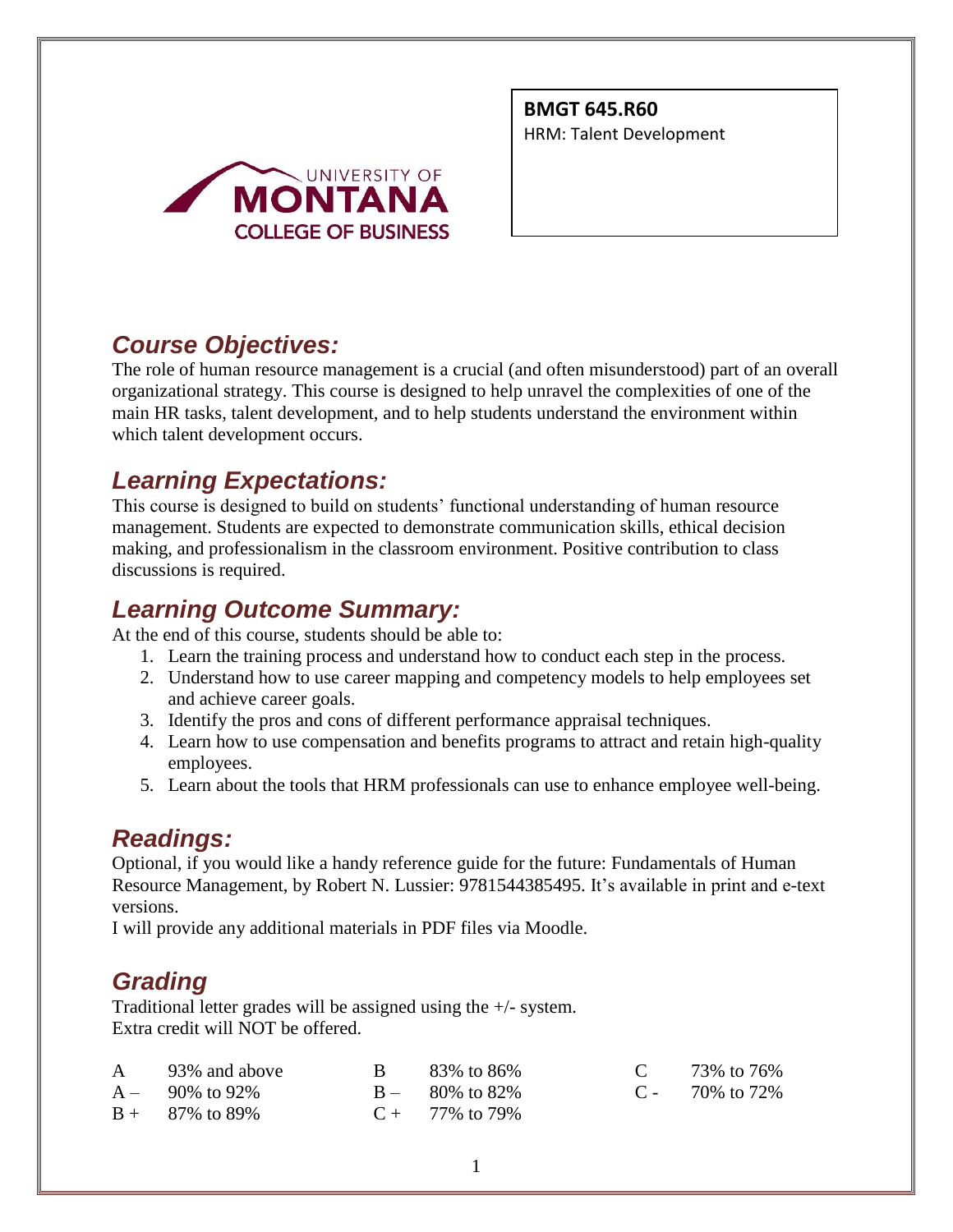## *Requirements*

| Assignments                            | 35% |
|----------------------------------------|-----|
| Team HR Tool(s) Development            | 25% |
| <b>Team Presentation (Pecha Kucha)</b> | 25% |
| <b>Class Participation</b>             | 15% |

## *Description of Requirements:*

#### **1. Assignments – 35%**

There are 3 assignments associated with the course. They are designed to give students opportunities for practical application of the HR topics and tools we discuss. All assignments are posted in Moodle. Students will be given in-class time to work on assignments. If students need more time, they can take it. All assignments must be completed and turned in via Moodle by April 18, at 11:55 PM.

### **2. Team HR Tool(s) Development – 25%**

Working on teams is an integral part of the workplace. Therefore, group work is an important part of this course and your grade.

I will assign 4-5 person teams in our second session. **If you know that you'd like to work with certain people, please email me your request by 11:55 PM on Friday, April 9.** You don't have to have a complete team to make a request. You and one other person can request to be on the same team – I will keep you together and assign you to a team with others.

You will have some class time to work on your team project, but it will likely require extra work outside class as well.

Your team will develop an HR tool that can be used to solve a problem at one or more team members' organization(s) that is related to the topics we cover in the course: **training & development, performance management & appraisal, or compensation & benefits**. The goal is to apply course concepts, frameworks, and models to a problem that at least one team member has identified at his/her company. The deliverable is outlined below. More detailed information is included in the Moodle assignment.

- Overview of organization
- Identification of problem to be solved
- Describe the course concepts your team will use to solve the problem
- Recommendation to the organization, including development of relevant HR Tool(s)/Template(s) and directions on how to use them.

I suggest that you take the following steps:

- 1. Interview your informant(s) fellow team member(s) to make sure that you completely understand the company needs /problems clearly.
- 2. Identify the one (or maybe two) problem(s) your team is going to address
- 3. Identify the course concepts and tools that will best resolve the problem you're addressing – conduct additional research if needed.
- 4. Develop the HR Tool(s) you plan to use complete the Moodle assignment and turn in.
- 5. Prepare your team presentation (see next).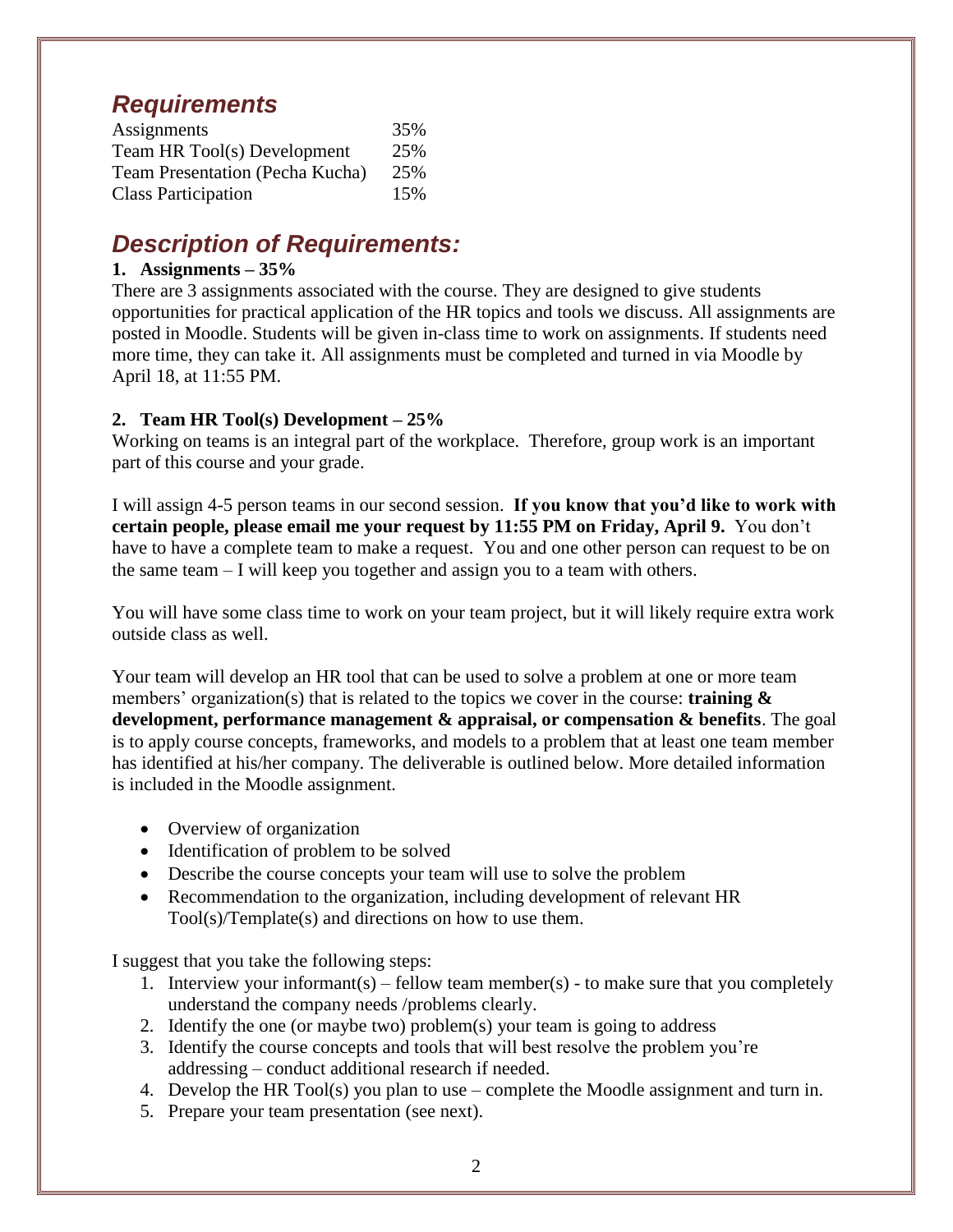### **3. Team Presentation – 25%**

You will develop a [Pecha Kucha](https://www.pechakucha.com/) presentation that your team member(s) can use to present the HR Tool(s) your team has developed to their organization(s). Here's [info on how to create and](https://paulgordonbrown.com/2014/12/13/your-ultimate-guide-to-giving-pechakucha-presentations/)  [deliver a Pecha Kucha.](https://paulgordonbrown.com/2014/12/13/your-ultimate-guide-to-giving-pechakucha-presentations/)

In our final session, your team will have 7 minutes to present the HR Tool(s) you have developed.

Your presentation should include the following:

- Outline of the problem the company is facing
- Brief description of the HR concepts that apply to the problem your team chose to solve include any additional research conducted by the team
- Presentation of the final tool/template with instructions for use

### **4. Class participation – 15%**

This elective is designed for live participation only – there is no asynchronous option. You should review the Moodle materials before class and contribute to the class by actively participating in the class discussions and exercises.

Contributing to the class does not mean talking non-stop - a few thoughtful, insightful comments can contribute more than talking all the time. Quality counts as does active listening to your classmates. What does NOT count is being on the Zoom call but mentally elsewhere (checking Twitter feed, multitasking, etc.). I will randomly call on people to share their thoughts. If it's clear that your attention has been elsewhere, I will dock participation points.

I would like this class to be a relatively stress-free, open, and fun class environment. Learning should be fun! Do not hesitate to *respectfully* share your thoughts and do not feel like you are being analyzed and evaluated on everything you say. If you do not get an opportunity to ask your question during class, enter it into the class discussion page in Moodle – lively discussions often happen there as well!

# *Course Schedule*

| <b>Time</b> | Topic                                  |  |
|-------------|----------------------------------------|--|
| 6:00-6:45   | Introductions & Syllabus               |  |
| 6:45-8:15   | Training & Development - Chapter 7     |  |
| 8:15-8:20   | <b>Bio Break</b>                       |  |
| 8:20-9:00   | Assignment #1 - Training & Development |  |

## **Friday, April 9, 6-9 PM**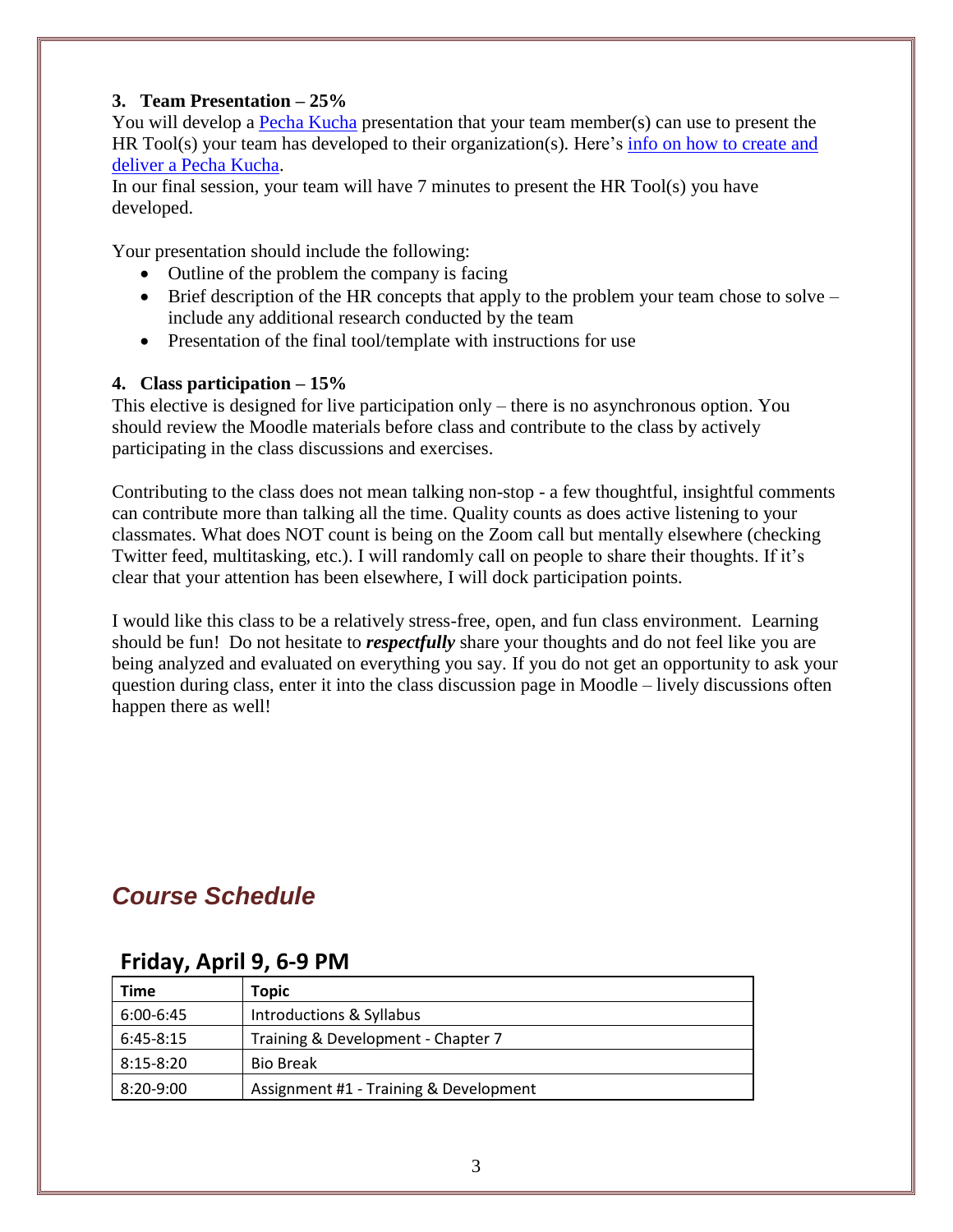## **Time Topic** 8:00-9:30 Performance Management & Appraisal - Chapter 8 9:30-9:35 Bio Break 9:35-10:00 Assignment #2 - Performance Management 10:00-10:30 Reading and Response - Employee Well-being 10:45-11:30 Discussion - Employee Well-being 11:30-12:00 Teams form and meet - identify HRM problem to solve

## **Saturday, April 10, 8 AM-Noon**

## **Sunday, April 11, 8AM-Noon**

| Time        | Topic                                      |
|-------------|--------------------------------------------|
| 8:00-9:30   | Compensation & Benefits - Chapters 10 & 11 |
| $9:30-9:35$ | <b>Bio Break</b>                           |
| 9:35-10:00  | Assignment #3 - Compensation & Benefits    |
| 10:00-12:00 | Team work - HR Tool(s) and Pecha kuchas    |

## **Friday, April 16, 6-9 PM**

| <b>Time</b> | Topic                                             |
|-------------|---------------------------------------------------|
| 6:00-7:30   | Team work - finalize HR Tool (s) and Pecha kuchas |
| 7:30-8:45   | Team Pecha kuchas                                 |
| 8:45-9:00   | Course wrap-up                                    |

# *Course Expectations*

### **Individual Participation**

Your learning experience depends on personal participation and involvement. Respectfully sharing your perceptions and ideas with others is critical for learning and understanding individual differences. You should be prepared to take some risks and also to be supportive of others' efforts to do the same. You should also be prepared to observe the guidelines outlined below as these promote a more relaxed and productive class atmosphere.

### **Professional Behavior**

There are very high expectations about professional behavior in the College of Business. Refer to the Code of Professional Conduct: [http://www.business.umt.edu/ethics/professional-conduct](http://www.business.umt.edu/ethics/professional-conduct-code.php)[code.php.](http://www.business.umt.edu/ethics/professional-conduct-code.php) I expect the following professional behaviors in the classroom:

- 1. Arrive on time to our Zoom calls, prepared to engage in the day's topics,
- 2. Keep cell phones and other electronic devices turned off during class,
- 3. Respect your colleagues by refraining from disruptive behavior, including engaging in non-class related activities during the class session,
- 4. Participate fully in all in-class activities, and
- 5. Foster academic honesty.